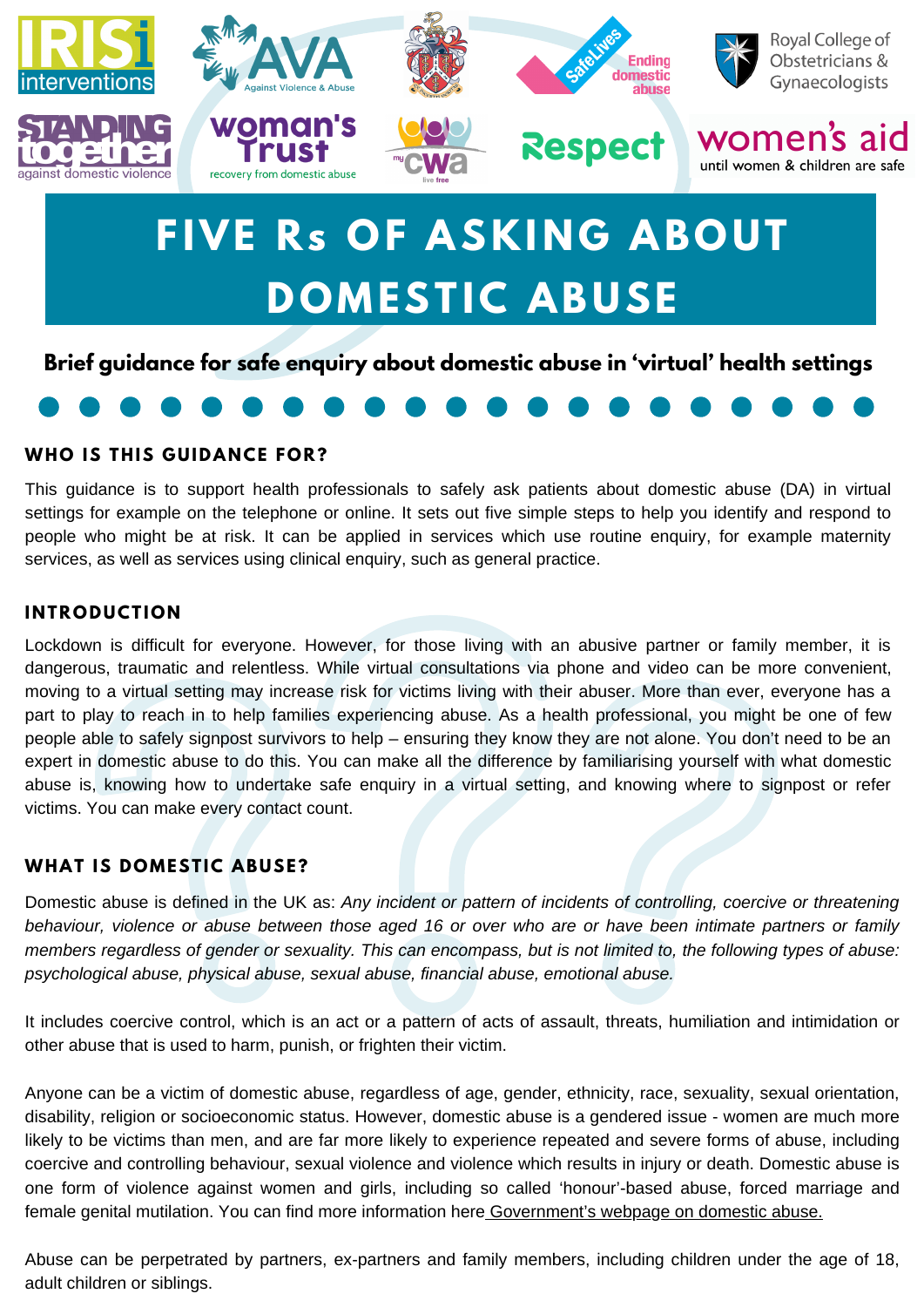

# **WAR N I N G SI G N S OF DOMESTIC ABUSE**

Because domestic abuse can take many forms, it is important to look beyond signs of physical injuries. You may come across patients who will clearly say they are being abused and need help, but it is far more likely that you will encounter coded disclosures. Some examples include:

- 'I don't feel safe right now'
- 'I don't feel safe at home'
- 'I'm scared/frightened of my (ex) partner/family member
- 'My (ex) partner/family member won't let me out of the house' (or any other controlling behaviour mentioned, pick up prescriptions, do the shopping, go for a walk, see friends/family, go to work etc.)
- 'My (ex) partner/family member hurt(s) me'
- 'My (ex) partner/family member controls everything Ido'
- 'My (ex) partner/family member is always putting me down/makes me feel worthless'

You may also be worried that someone you're in contact with is experiencing domestic abuse based on what you see and hear. Some examples include:

- Witnessing abusive behaviour (aggressive, controlling, yelling, demeaning and belittling, humiliating, bullying, verbal abuse)
- Noticing that the patient seems fearful of their partner/family member
- Noticing that the patient is unable to speak with you alone or in detail about their current circumstances
- Noticing that the patient's partner is always present
- Noticing evidence of physical abuse, including bruises and scratches

Some physical and mental health issues, such as anxiety, depression, chronic pain, difficulty sleeping, facial or dental injuries, chronic fatigue and pregnancy and miscarriage have a strong link to being a victim/survivor of domestic abuse. Patients who present with such symptoms should always be asked about abuse. In addition, in heterosexual relationships abusive perpetrators often exert control over a woman's reproduction; GPs should be alert to indicators such as urinary tract infections, unprotected sex, lesion of nipple, STIs, pregnancy and requests for a termination.

# **THE FIVE R'S OF E NQUIRY\***



### **RECOGNISE AND ASK**

- It's important to make sure that the patient you are in contact with is alone and safe before speaking with them about abuse. This is particularly the case when supporting them over the phone or online. Ask closed questions to establish this, allowing them to give 'yes' or 'no' answers. E.g.
	- 'Are you alone?'
	- Is it safe to ask you some questions about your relationship with ?'
- If someone other than the patient answers the phone, ask to speak with the patient and then once they are on the phone ascertain that it is safe to proceed with the call by asking, "Are you alone?" and "Is it OK for us to continue with this call right now?". If not, suggest another time to call back again using closed questions such as, "I need to call back another time, is tomorrow morning at 10am OK?"
- If it is safe to talk to the patient, establish a code word or sentence, which they can say to indicate that it's no longer safe to talk and end the call. (e.g. 'No I'm not interested, thank you.' In which case you should call back later.)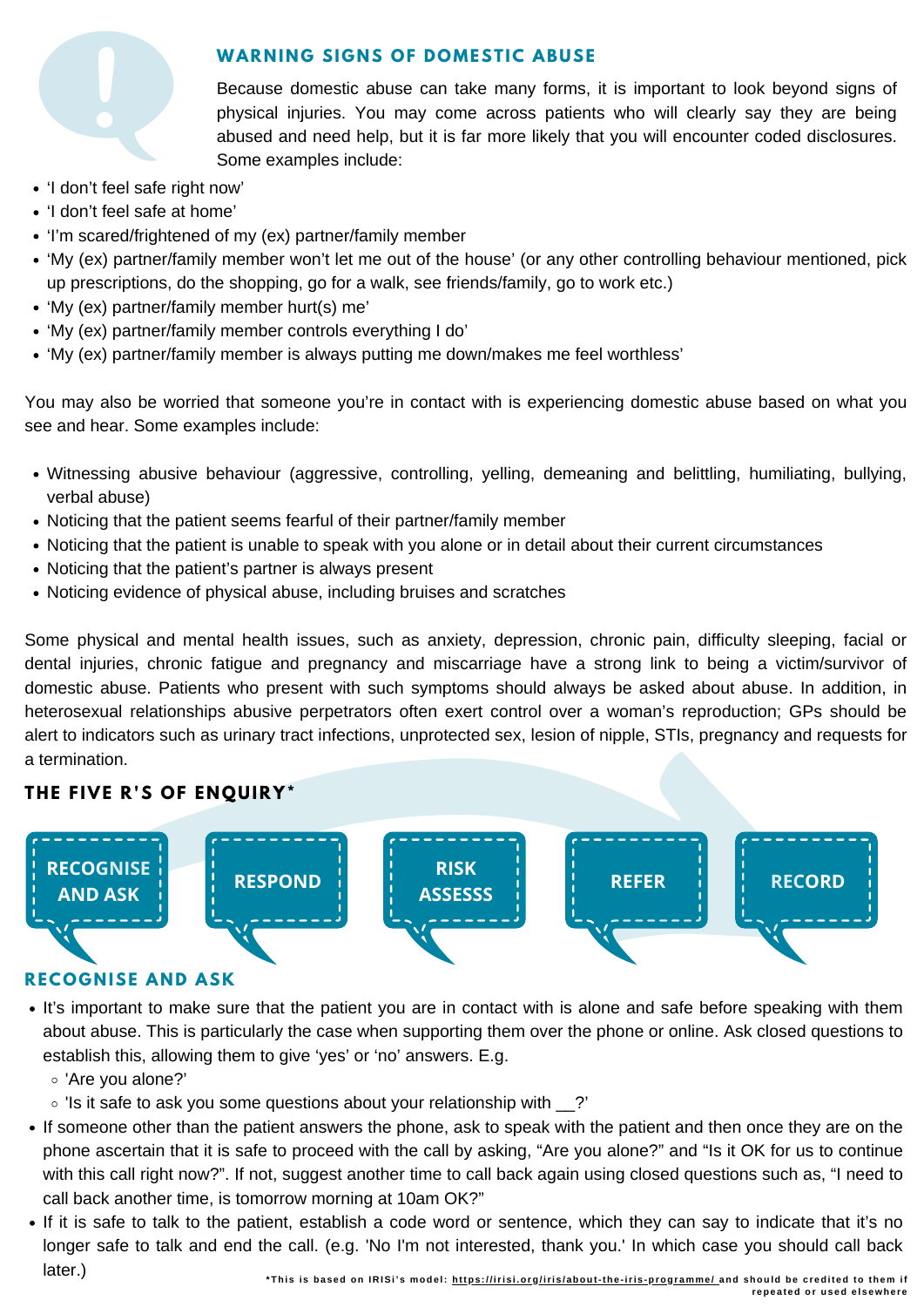- that risk is dynamic. It is important to always follow up and call back later or ask a colleague to call back if and here to a priminate it to important to anticipation up three can examinate the above conceagative can examin<br>Someone terminates a call abruptly. Following through is important in building trust with patient. Ask if the If it isn't a safe time then ask for a suggested safe time to call back. Be aware that situations change quickly and is alone to ensure that the perpetrator isn't in the same room. Be aware that the perpetrator of the abuse may be in the house or enter the house and ask the patient to terminate the call if the perpetrator of the abuse comes into the room.
- Ask if the patient feels safe and if there is any immediate danger. Always advise calling 999 if there is any immediate danger. If the patient is unable to do this, but wants to, you can offer to do this for them. Remind the patient that if they are in danger they can still access healthcare services despite COVID-19 restrictions.
- If the patient does not speak English, ensure that an independent interpreter is available. Do not use family members or friends as translators.

#### **RESPON D**

- Validate the patient's experience with phrases like 'I believe you' or 'this is not your fault.' A patient will be in an extremely vulnerable situation if self-isolating with the perpetrator of abuse.
- Ask about what support the patient has and what support they might need.
- Explain confidentiality and information sharing procedures and be clear about when you would need to share information and how you would do this. Frame your enquiry by explaining the prevalence of domestic abuse before asking a more direct question. For example: "We routinely ask about domestic abuse because it is so common, affecting approximately 1 in 4 people…" or: "Has anyone close to you (family members or sexual partners) ever made you feel afraid, controlled or isolated, or physically hurt you?"

# **RISK ASSESS**

- Ask the patient if the abuse is getting worse.
- Ask if the patient feels unsafe to stay in the home/is in immediate danger.
- If the patient says yes, they feel unsafe to stay in the home/are in immediate danger offer to call the police on 999 and do so if they want you to.
- Consider whether a safeguarding referral is needed if there are any children and/or vulnerable adults at risk in the home and follow your usual safeguarding procedures.

## **REFER**

- These cases can be challenging to manage discuss with your Safeguarding Team, your colleagues or your local authority safeguarding professionals if you need further advice and guidance\*.
- Consider whether you, or one of your colleagues, can call the patient again, to offer support and agree what timeframe for this is realistic and appropriate.
- Make sure you are aware of and can share contact details for the local domestic abuse services in your area or at least the local national helpline – details are at the end of this document.
- Refer to local services if the patient consents to it and ensure there is a safe means to contact them. Be aware that it is very common for perpetrators to check victims' phones and laptops etc, which is why it is important to ascertain a safe way to contact the victim.
- Make patients aware of online support; you can either signpost them to relevant websites or text/email the details if safe to do so. We have provided links below.

### **RECORD**

- Make sure you document all enquiries, disclosures and referrals **on the patient's record but in a way to hide it from online access in case a perpetrator is able to access their victim's record.** If a patient requests printed medical records, details of domestic abuse must be redacted.
- Document any concerns that you have, even if the patient does not disclose domestic abuse.